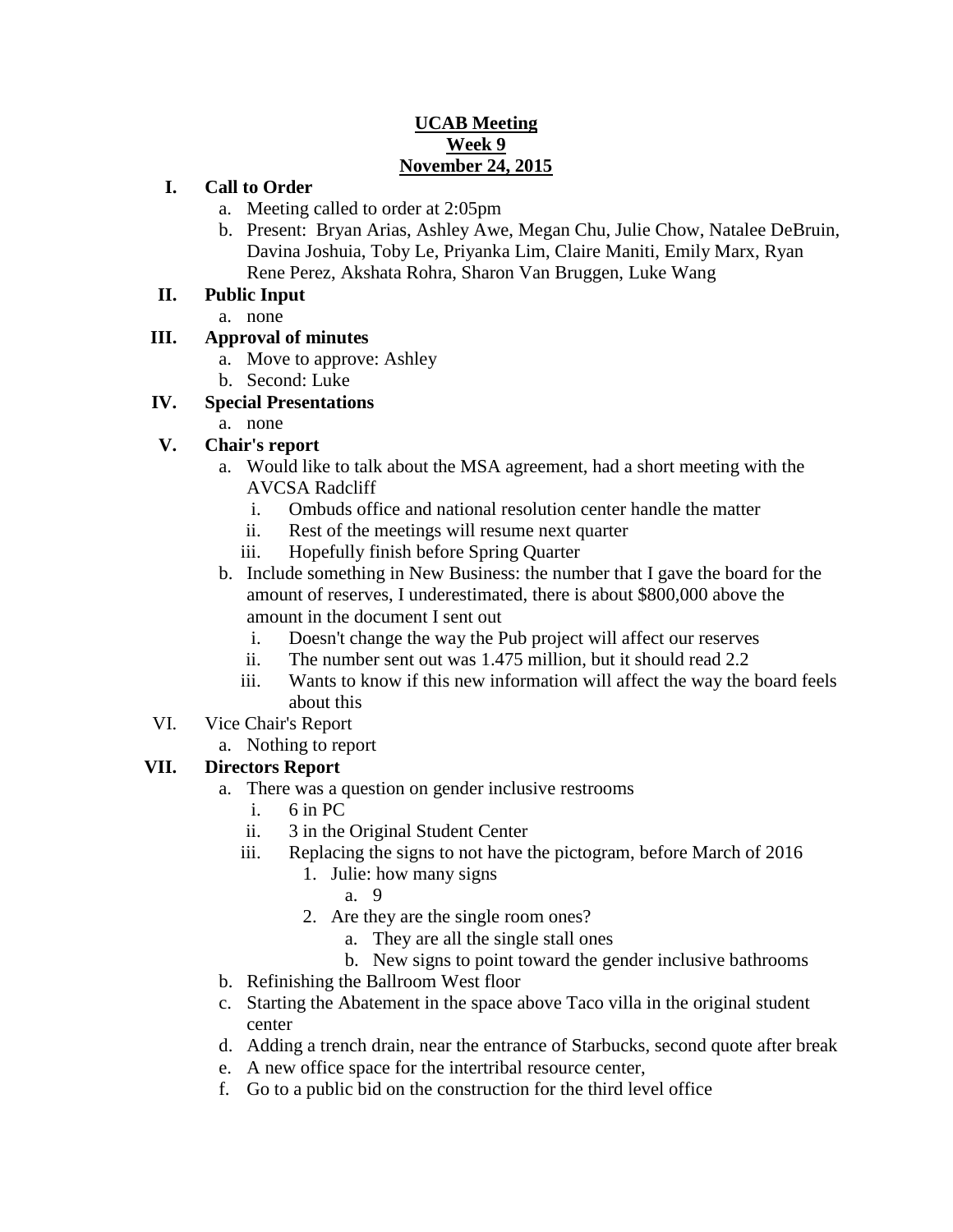- g. Quote to renovate the door by the Panda Express (\$20,000); 10-week lead time, probably won't be able to finish it until Spring Break
	- i. Bryan: is it a sliding door
	- ii. Ryan: will it help with PC Theater?
		- 1. Sharon: it was addressed last year
	- iii. Toby: just to be specific, hoping to do the trench over winter break?
	- iv. Ashley: will the drench drain help with the space around the ATMs 1. Sharon: it will not, but we are looking into that, the granite, was compressed
	- v. Priyanka: Are they going to be like the ones by the subway size?
		- 1. Sharon: similar but not the same, it is an accordion door style, automatic slider
- h. Contract discussion for Shogun, requested adjustment to their lease agreement, and if you are willing to move into a closed session
	- i. Claire: talking about it in New Business

### **VIII. New Business**

- a. Claire: no tech fee subsidies, we will begin with the Pub Space Renovations
- b. Pub Space Renovation
	- i. Claire: I gave a number for the reserves at a lower amount, because I did not account for the increased enrollment, however the presentation Sharon made did include that information
	- ii. Toby: with this extra money, I think I would increase the amount taken from reserves
	- iii. Bryan: even with the motion from last time, I think our situation is good, and don't need to motion to change it, 1 mil from reserves
	- iv. Claire: to clarify, over two fiscal years, so it would be 500,000 from each year, not 1 mil all at the same time
	- v. Ashley: College councils will not be meeting
	- vi. Akshata: is there a place holder in the 600k amount, would you take out that money and keep it there in case we need it
		- 1. Sharon: we would ask for the 600k, and we would pull from what we need, and would only take as much as we want
	- vii. Davina: does the interest rate change?
		- 1. No fixed
	- viii. Ryan: the part of the loan we don't use it? Do we have to pay
	- ix. Toby: rate flat at 4.6?
		- 1. Yes it is
	- x. Ryan: had some feedback about the box office, not being able to control capacity
		- 1. Sharon: great feedback, don't report to University Centers, but happy to share that
- c. Shogun Discussion
	- i. Moved to close session: Luke 2:34PM
	- ii. Motion back to open session: Ashley
		- 1. Second: Toby
	- iii. Ryan: can I table to allow for college councils to you know